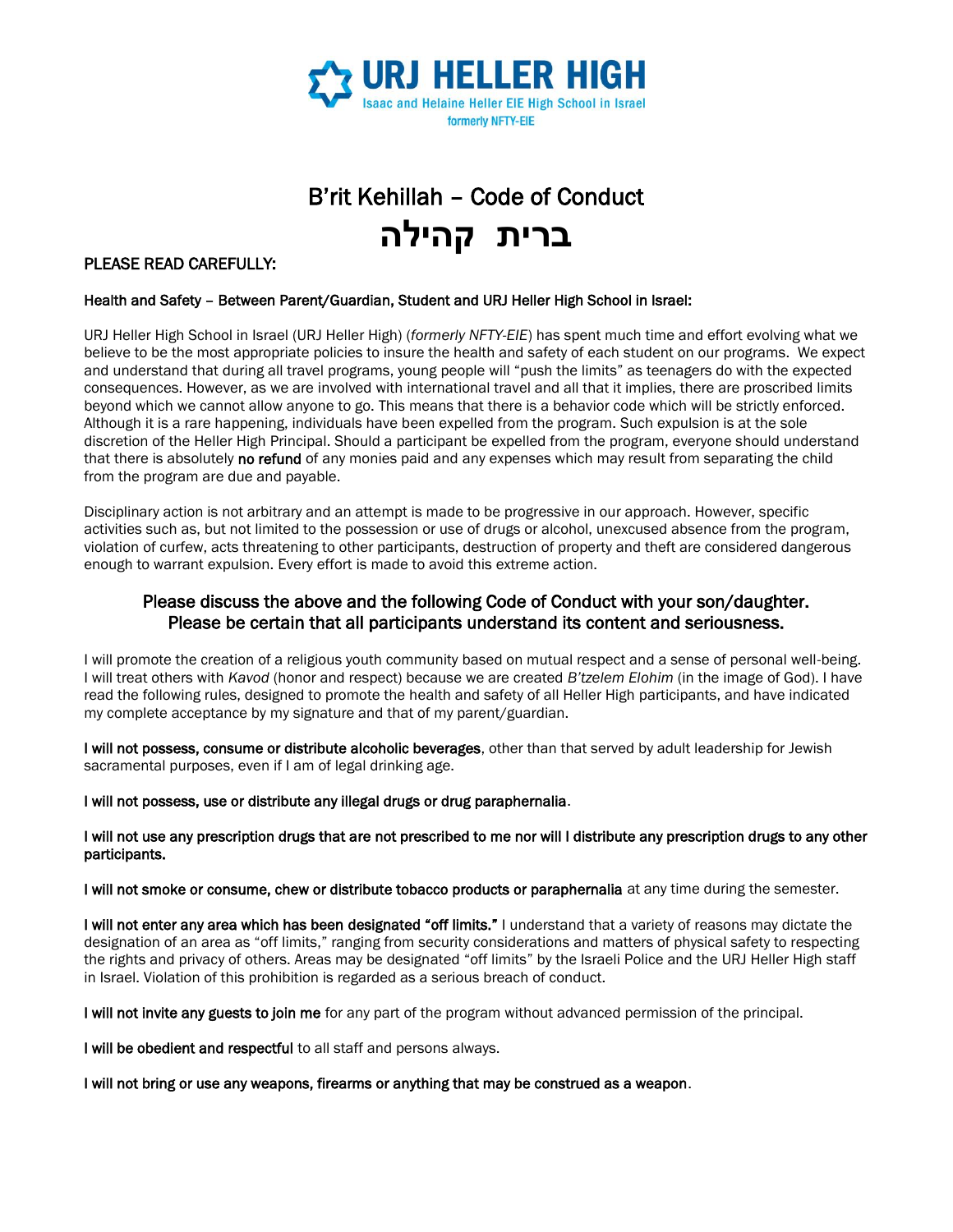I will not commit any illegal act. I understand that vandalism, disturbing the peace or other inappropriate behavior as determined by the adult leadership will not be tolerated. I understand that I must pay for any damages that I cause. I understand that no gambling is allowed. Games may be played but never for money.

I will not drive any vehicle, including a tractor. I will not hitchhike at any time. I understand NFTY cannot be responsible for my safety while driving any type of vehicle or hitchhiking in Israel, regardless of any license.

#### I will not participate in any activities that could be deemed as hazing, sexually harassing, demeaning, or hurtful.

#### I agree to refrain from inappropriate sexual behavior.

I will not buy Israeli army uniform items, insignia or equipment except at certified army/navy stores. You must keep all receipts from such purchases. It is illegal to purchase army goods from any source other than an approved store.

I will not alter my body in any way during the semester. We know that ear piercing and other forms of body alteration (including tattooing) have become popular. We feel strongly that Israel is not the appropriate time or place for decisions or actions of this type. We are also concerned about your health and the medical implications (i.e. the possibility of infection) of these sorts of procedures. Therefore, NFTY does not condone any form of body alteration for students participating in any of our programs in Israel.

I understand that these rules of behavior apply from the time I leave home for the semester, during the semester and until I return home from the semester. I realize that I represent not only myself, but my family, the URJ, and my home community as well.

We understand that part of the URJ Heller High School in Israel experience involves activities, group living arrangements and interactions that may be new to my child. These things come with certain risks, and I am aware of them and I am assuming them on behalf of my child. I realize that no environment is risk free and so I have instructed my child on the importance of abiding by the Heller High B'rit Kehillah – Code of Conduct. My child and I both agree that he/she is familiar with these rules and will obey them. We further understand that the sanctions imposed by the URJ Heller High staff for any violations could include immediate expulsion, at the expense of the parent/guardian. Heller High and this B'rit Kehillah.

| Date $\_\_\_\_\_\_\_\_\_\_\_\_\_\_\_\_\_\_\_\_\_\_\_\_\_\_\_\_$ |
|-----------------------------------------------------------------|
|                                                                 |
|                                                                 |
|                                                                 |
|                                                                 |
|                                                                 |

Please upload the signature page of the B'rit Kehillah (Code of Conduct) *together* with the signature page of the Release Letter to your CampInTouch accourt, or scan and email t[o hellerhigh@urj.org,](mailto:hellerhigh@urj.org) or send by fax to 212-504-8031. If you have any questions, please call the Director of Admissions at 212-650-4073.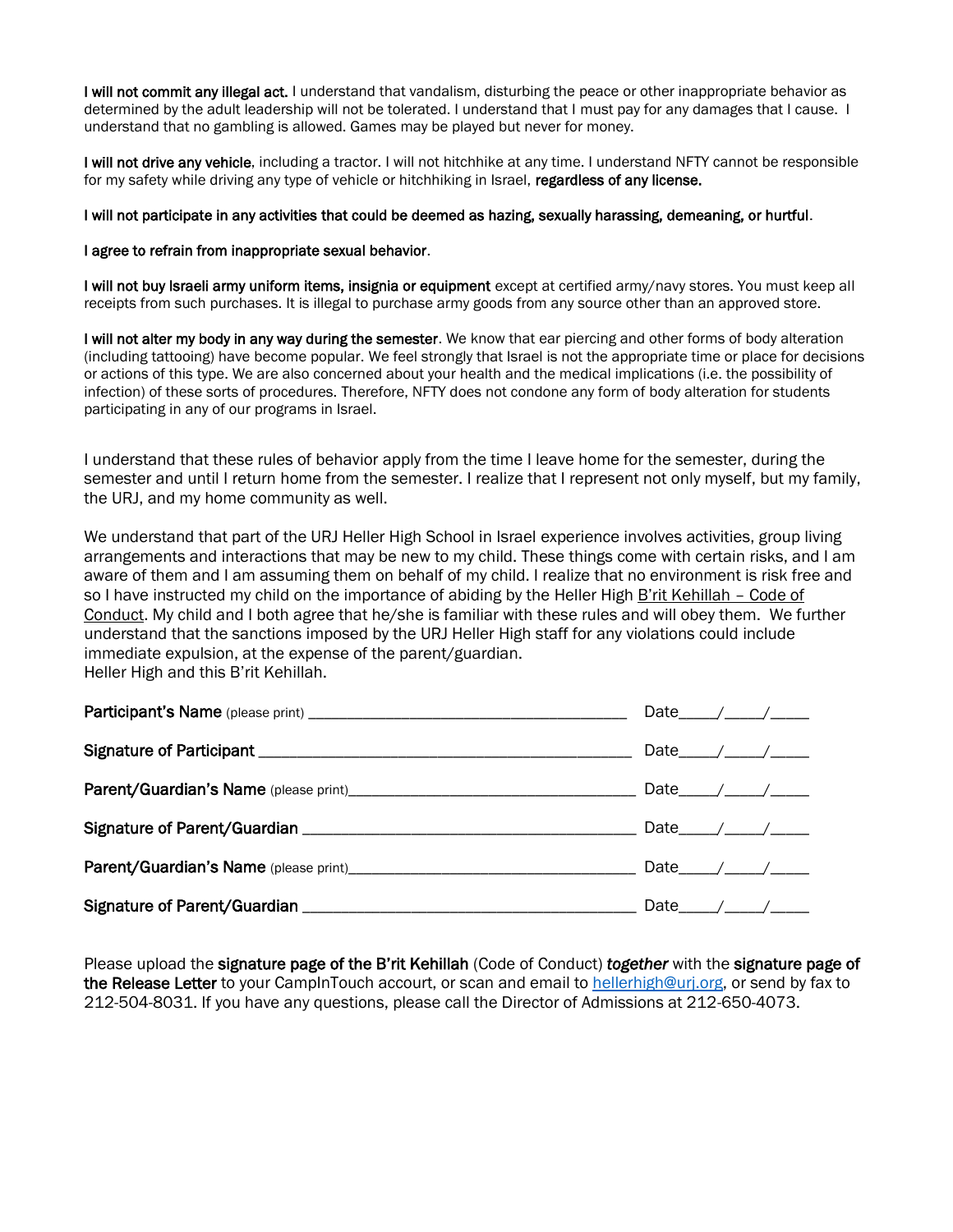

# URJ Heller High School in Israel RELEASE LETTER

Dear Student, Parent/Guardian:

PLEASE READ THIS LETTER WITH EXTREME CARE! It relates to the URJ Heller High School in Israel (Heller High) in which you are enrolled. Your enrollment is subject to the terms and conditions contained in this letter. After reviewing these terms and conditions, you and your parents (guardians) must sign this letter and return it to us.

## TERMS AND CONDITIONS

### You understand that:

1. The policy of the Heller High prohibits the possession, use, sale or transmission of marijuana, hashish, or any other illegal drug or narcotic. You understand that any student who possesses, uses, sells, or transmits any drug or narcotic is subject to IMMEDIATE DISMISSAL FROM THE PROGRAM WITH NO REFUND.

2. The Heller High in Israel prohibits its program participants from possessing knives or any item that can be used or construed as a weapon.

3. While the program fees include provision for medical services like those provided to Israelis through the Medical Insurance Sick Plan Fund of Israel, this coverage is by no means exhaustive. Comprehensive insurance coverage can only be guaranteed through arrangements which you make with your personal insurance agent prior to departure. We urge you to pay special attention to your insurance coverage, including health, accident and liability insurance coverage. Protect yourself against the unexpected.

4. Heller High shall have no liability for any loss or damage to your property or for any injury, damage, loss or expense resulting from any illness or accident. The sole exception to this provision will be limited medical coverage mentioned in paragraph #3 above.

5. Heller High and the Union for Reform Judaism (URJ) have my permission to use any recording or other depiction (whether by sound, video, photography or other means) or testimonials (written or verbal) by my child or any family member for the purpose of promoting URJ HELLER HIGH, the URJ and its programs.

6. Please sign and return the signature page of this Release Letter to the Heller High Director of Admissions. The parent (guardian) must sign on the lines provided below the student's signature to evidence their acceptance of, and agreement to, the terms of this letter. If parents are divorced, the parent who has custody of the student must sign.

7. This Release Letter may not be modified in any way except in writing and signed by an authorized staff member of the Heller High.